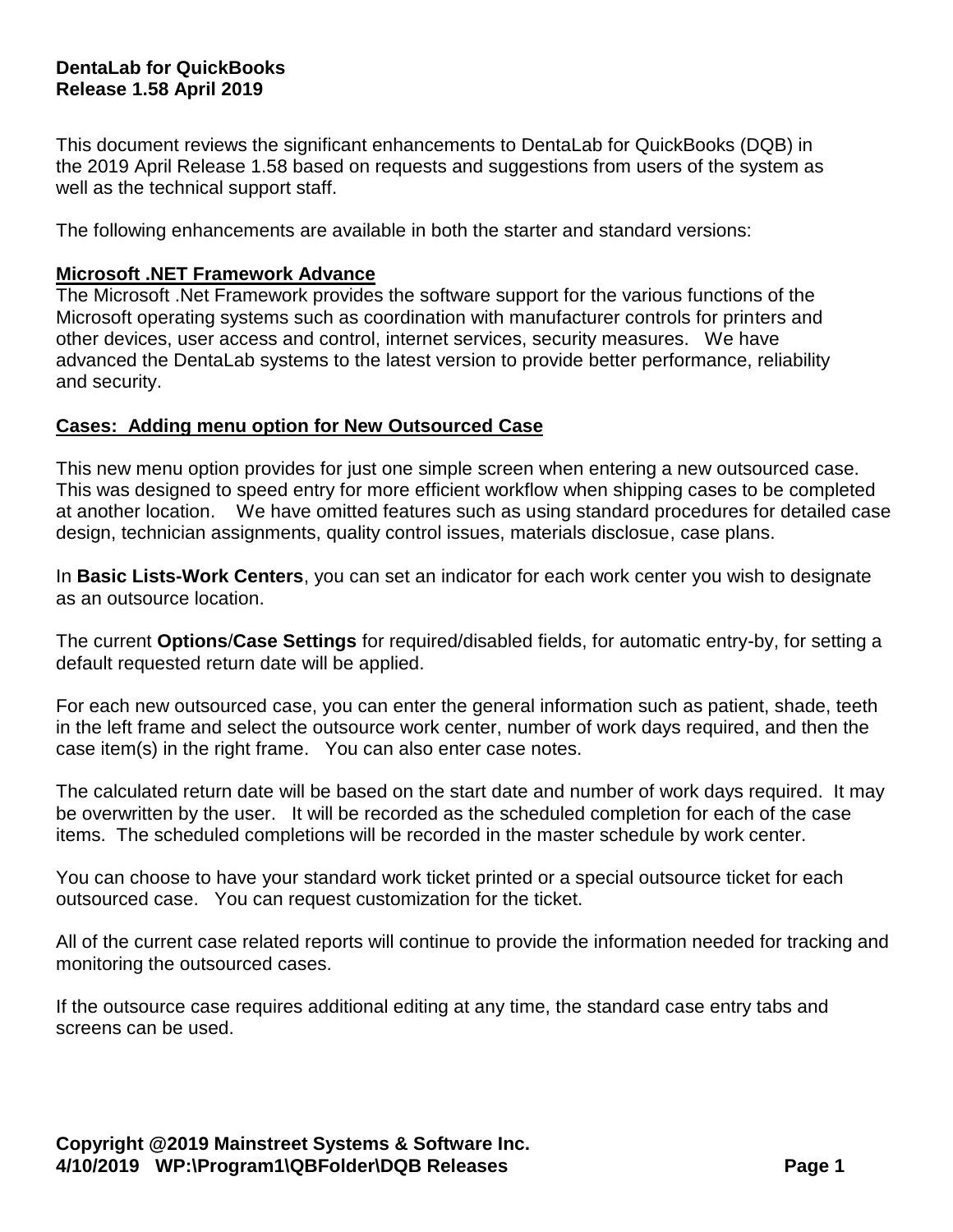# **DentaLab for QuickBooks Release 1.58 April 2019**

# **Case Entry: Browsing by Customer Cases or by Case Number**

At the bottom of the standard case entry screen, you can choose to browse by Customer Cases using the left and right arrows or by Case Number using the #Prev and #Next buttons.

#### **Case Entry: Item Custom Fields Available for Case Item Grid**

If you have set up custom fields for your items, these will be available in the selection list to customize your case item grid. Right-click on the headers of this grid to Customize Columns.

## **Options/Case Settings: Show Patient Name on All Case Entry Screens**

In Options/Case Settings, you can indicate that you wan t the patient name to be shown to the right of the doctor on each entry screen.

## **Options/Case Settings: Save and New Button Navigation**

In Options/Case Settings, you can indicate that you want to navigate to the Customer List to select another customer when you click the Save and New button at the bottom of the case entry screen.

## **Cases to be Shipped Report: Add Date Range and Requested Time**

Instead of one date selection, you can now select a range of scheduled ship dates to be included in your report.

This report now shows the requested time in red to the right of requested date.

#### **DentalRx Direct: Alphabetize User List**

The user list of authorized customers will be sorted in alphabetic order.

#### **DentalRx Direct: Send Email Notification for New Registrations**

You can now set up to receive an email notification each time one of your customers registers for access to DentalRx Direct.